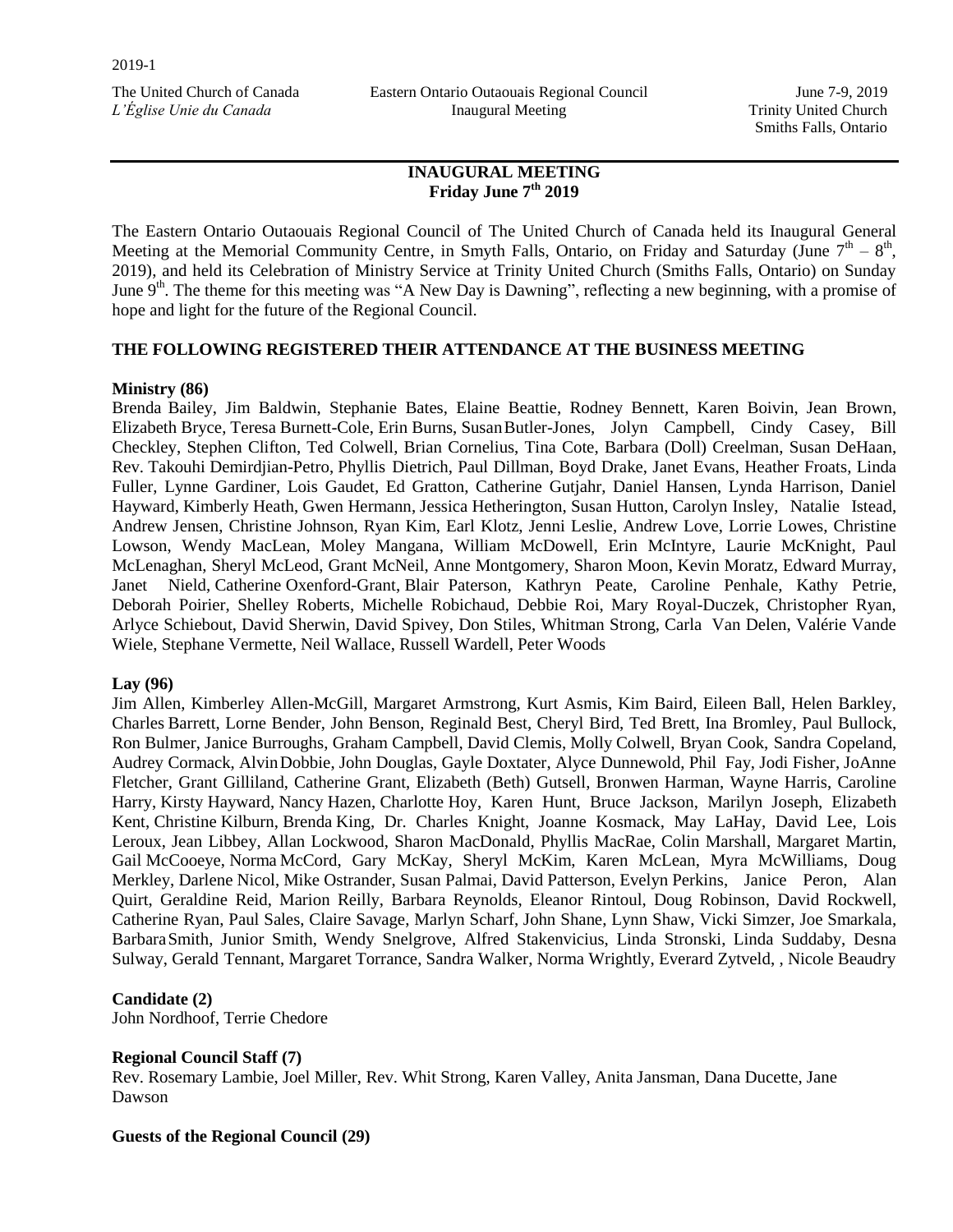June 7 – 9, 2019 Trinity United Church Smiths Falls, Ontario

Eric Hébert-Daly (La Table), Rev. Trisha Elliott (Philanthropy Unit), Rev. Cathy Hamilton (Laurentian Area Ministry), Valerie Ardron, Cathy Ashby, Rev. Howard Clarke, Areta Crowell, Barbara DeJeet, Brenda Dorland, Shelley Douglas, Carol Dowdall, Lorna Grant, Reid Kilburn, Margaret Mac Neil, Donald McLean, Ruby McLenaghan, Jan Montgomery, Stacey Mortson, Marsha Moulton, Donna Norman, Bea Ostrander, Bob Richards, Catherine Rodd, Sue Smarkala, Eleanor Smith, Russell Smith, Catherine Stewart, Diane Strickland, Vernon Sulway, Paul Whynacht, John Williams

## **Quorum**

This meeting had quorum.

## **Registration and 'Coffee Hour' Community time at the Arena (9:00)**

## **Gathering Music (9:45)**

Kimberley Allen-McGill, Music Coordinator, and the Potluck Band welcomed delegates to the opening session and encouraged all to accompany them in singing the following hymns: "When Two or Three Are Gathered" (MV14), "You Are Holy" (MV45), "Sing, Sing Out" (MV180), "Over My Head" (MV88), "A New Day is Dawning" (written by Gord Oaks and arranged by Josh McHan).

## **Welcoming, Announcements to facilitate time together (10:00)**

Rev. Christopher Ryan extended welcome, provided site-logistical information (i.e. where bathrooms and water stations were located), and announced that all were invited to attend the Spirit of the Drum Powwow's 5 a.m. sunrise ceremony, taking place on Sunday on Duck Island and Turtle Island.

### **Acknowledging First Nations territory**

Grandmother Francine Desjardins "She's Watching" of the Bear Clan from Kahnawake spoke "the words that are to be spoken before any words are spoken at gatherings", so that all could become one mind and one heart. Knowledge Keeper Christina Bendevis "Fisher King" of the Turtle Clan from Kahnawake acknowledged that this Inaugural meeting was taking place on Algonquin and Haudenosaunee territory, and led a healing drum ceremony.

## **Call to Order (10:30)**

In the name of the Lord Jesus Christ, the only Sovereign head of the Church, and by the authority of the 43<sup>rd</sup> General Council Meeting of the United Church of Canada, I hereby declare this inaugural meeting of the Eastern Ontario Outaouais Regional Council duly constituted and to be in session for conducting the business which will properly come before it.

*Au nom de Notre Seigneur, Jésus-Christ, chef souverain de l'Église, et par l'autorité qui m'a été conférée parle 43<sup>e</sup> Assemblée Général de l'Église unie du Canada, je déclare que cette réunion inaugural du Conseil régional Outaouais et de l'Est de l'Ontario est dûment constituée et qu'elle siègera pour le déroulement de toute affaire dont elle sera adéquatement saisie.*

## **Welcome, Information and Introductions**

Introductions: Co-Chairs Rev. Kimberly Heath and Rev. Elaine Beattie; Councilor Lorraine Allen, representative Mayor of Smiths Falls; Rev. Howard Cain, Ecumenical Officer Black River Association, United Church of Christ; General Council staff: Kate Rodd, Eric Hébert-Daly, Rev.Trisha Elliott, Karen Valley.

Other acknowledgements were given to the many people who helped prepare for this meeting, their names can be found in the Report Book (appendix **A**)

## **Duty of Care**

Lynn Gardner, Equity Officer, reminded the court of its duty to respect and care for one-another, explaining that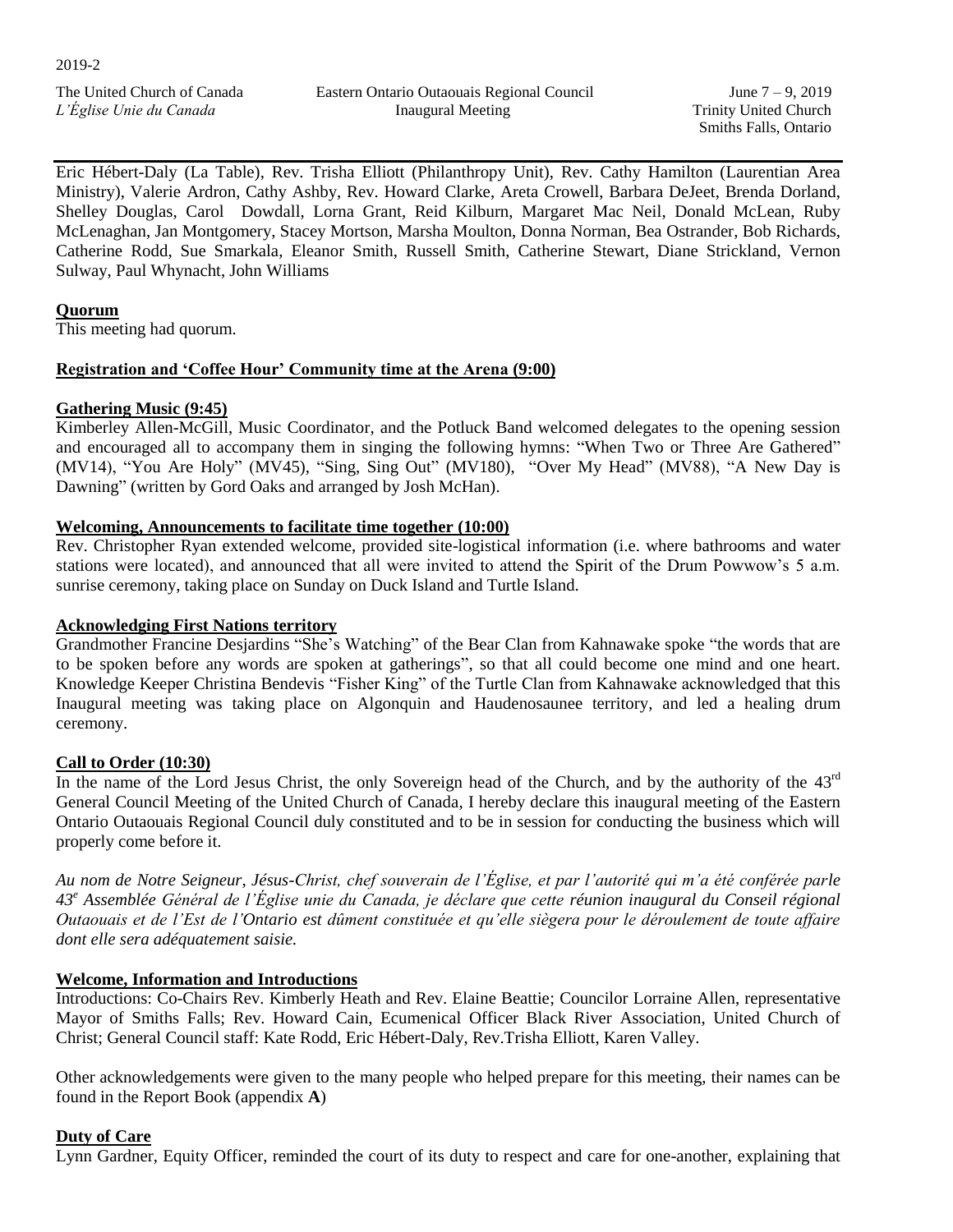June 7-9, 2019 Trinity United Church Smiths Falls, Ontario

all church meetings must be places of safety for everyone present. To live in right relations, there is zero tolerance for words and actions which are not appropriate. If there were any concerns during this meeting, people were asked to contact Lynn Gardner or Jenny Leslie (table 3).

# **Enabling Motions** (Report Book, pgs. 10-12)

**2019-06-7\_108 MOTION** (D. Stiles/T. Burnett Cole) that the enabling motions printed and circulated in the Report Book be adopted. **Carried**

**2019-06-7\_109 AMMENDING MOTION** (Ina Bronwen/Shelly Martin) that the following sentence be added to item *1. Regional Council Roll*, of the *Enable Motions*: "That the Ministerial Roll of the Regional Council (including candidates for Ordination and Admission currently serving in appointment and who are recognized as the sole ministry personnel within the pastoral relationship) and the non-Ministerial Roll of the Regional Council thus constituted be now taken as read" **Carried**

# **Scrutineer**

**2019-06-7\_110 MOTION** (D. Stiles/T. Burnett Cole) that the following people serve as Scrutineers: Wayne Harris, Ron Bulmer, Bruce Jackson, Ted Brett, Alvin Dobbie, Boyd Drake, Marylin Scarf. **Carried**

### **Parliamentarians**

**2019-06-7\_111 MOTION** (D. Stiles/T. Burnett Cole) that the following people serve as Parliamentarians: Shelley Roberts, Susan Hutton, Catherine Grant, Rev. Dan Hayward. **Carried** 

### **Agenda**

**2019-06-7\_112 MOTION** (D. Stiles/T. Burnett Cole) that the agenda as circulated be adopted. **Carried** 

## **Opening Worship (11:00)**

Opening worship was led by Rev. Don Stiles: Call to Worship; Hymn "Worship the Lord" (Voices United 401); Opening Prayer; Musical intro. Wade in the Water; Prayer of Reconciliation; Hymn "Know that God is Good/ Mungu ni Mwema" (More Voices 104); Musical intro. The Day He Came Marching into Town; Hymn "Behold I Make All Things New" (MV 115).

#### **Covenanting as Eastern Ontario Regional Council**

Reflection on Silbury Hill - invitation to bring bits of soil from home community to bowl on worshiping alter; Hymn "Soil of God, You and I (Holy Ground) (MV 174); Covenanting with Staff; Hymn "A New Day is Dawning" (Gord Oaks, Josh McHan ©2008 rEvolve Music); Commendation and Blessing; Hymn "Halle, Halle, Halle" (VU 958).

#### **Announcements and Grace (11:55)**

Quyon United Church would be hosting an introductory session on "Godly Play" all were welcome to register and attend the event; Finance Committee would be holding a short meeting before lunch; Reimbursement cheques would be issued for those who overpaid for the event; Local Arrangements provided instructions for how lunch would be served; Multi-Faith Housing was preparing quilts for homeless veterans and was looking for volunteers to join in making quilts; Annual Queens Theology Conference brochures were placed on tables for all to learn more about the event; Shawville would be celebrating its 185<sup>th</sup> anniversary and an invitation was extend to join in the celebration; Stewardship tool kit flash drives were available for distribution; the Book Room was open for business; Music United invited all to visit the table and learn more.

Catherine Oxenford-Grant led the Grace before lunch.

**LUNCH (12:00)**

A catered lunch was served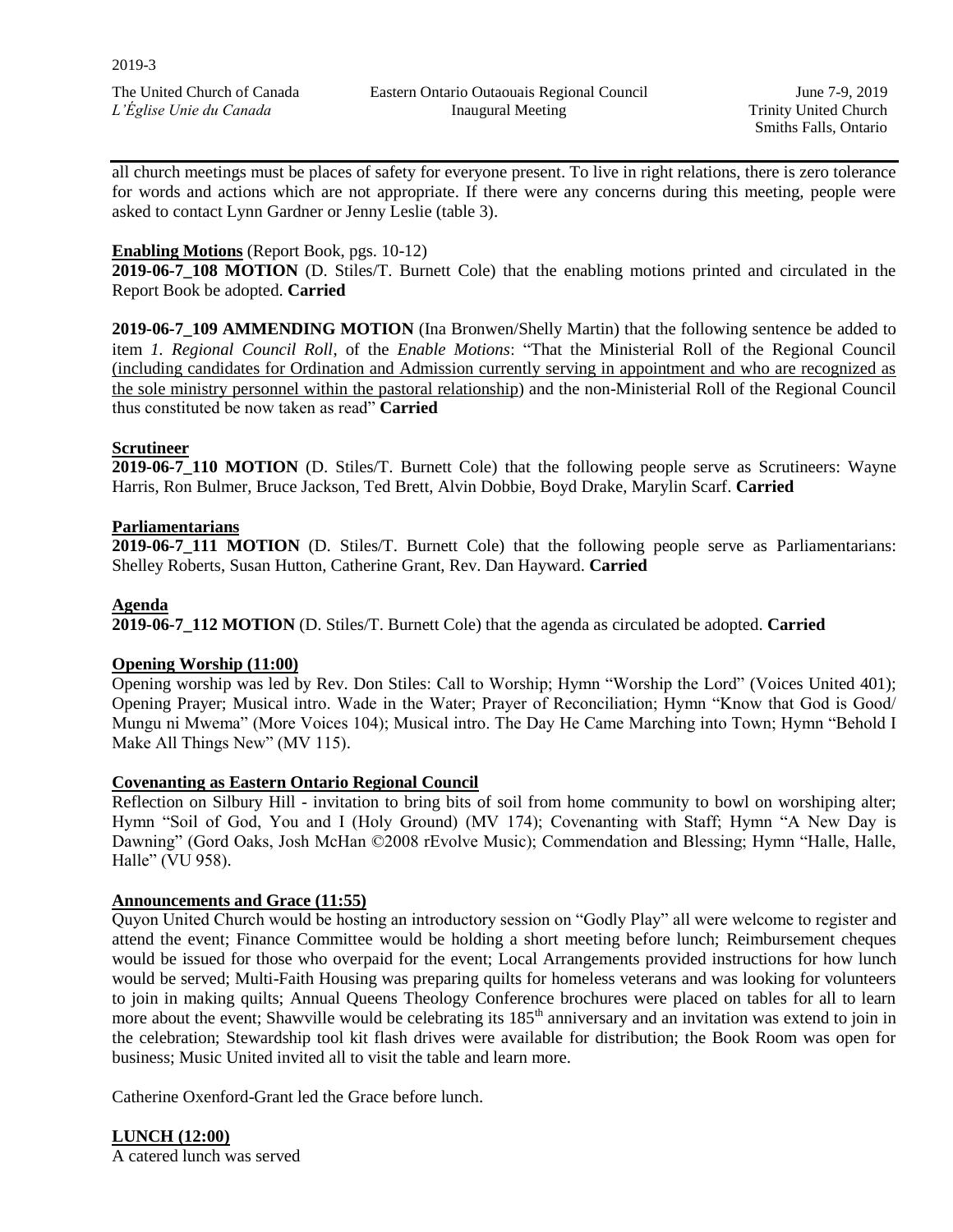## **Gathering Music (1:00)**

Pat Mayberry and Josh Zentner-Barrett encouraged all to accompany them in singing the following hymns: "Gather Me" (Words and Music by Pat Mayberry) and "Love Over Hate" (Words: John Wesley Oldham and Pat Mayberry, arrangement: David Kai). Kimberley Allen-McGill, Music Coordinator, and the Potluck Band encouraged all to accompany them in singing the following hymn: "A New Day is Dawning" (written by Gord Oaks and arranged by Josh McHan).

## **Theme Presentation "Rebuilding the Temple" and table group time (1:15)**

Rev. Cathy Hamilton spoke of her involvement in the comprehensive review process (Cathy chaired the Comprehensive Review Task Group) and outlined some of the goals which has led to the now restructured United Church of Canada. Following the presentation a worksheet was circulated for discussion during table group time, and focused on *Rebuilding the Temple* (Ezra 3:  $8 - 13$ ) and had questions for reflection (see appendix **B**). Delegates were invited to the microphones to share what was discussed at tables.

## **EM's Annual Story (2:15)**

Rev. Rosemary Lambie, Executive Minister, presented a PowerPoint, outlining the life of an Executive Minister. A full reporting can be found in the Report Book (appendix **A**) under *Staff Reports*, beginning on page 36.

## **Report Book**

Rosemary directed delegates' attention to the Report Book highlighting the various sections, in particular the various decisions taken by the Commission and the interim Executive, and staff reports. See appendix **A** for the Report Book.

**2019-06-7\_113 MOTION** (B. Paterson/T. Burnett-Cole) that this Inaugural Meeting of Eastern Ontario Outaouais Regional Council receives the Reports as printed in the (2019) Report Book and any handouts. **Carried** 

## **Proposal regarding Future Meetings**

The Manual (The Manual C.4.1):

"The regional council must meet at least annually.

"The annual meeting may be a meeting of the entire regional council or the executive of the regional council, as determined by the regional council."

**2019-06-7\_114 MOTION** (Wayne Harris/T. Demirdjian-Petro) That recognizing the desire of the Ministry Personnel and Lay leadership in the Eastern Ontario Outaouais Regional Council to gather as a worshipping community for study, community building and to discern the call of God to the church, Eastern Ontario Outaouais Regional Council affirms the decisions of the Executive regarding future meetings, namely:

*2019-03-26\_46 MOTION (L. Suddaby/K. Heath) That Eastern Ontario Outaouais Regional Council meets three times a year; a one-day meeting in the fall and winter and a two/three day meeting in the spring. Carried* 

*Executive 2019-03-26\_47 MOTION (L. Suddaby /C. Grant) That Eastern Ontario Outaouais Regional Council Executive would normally meet six times a year, normally not when there is a Regional Council meeting (three months of the year) and not in July, August, and December; meetings can be called at the discretion of the Chair. Carried*

# **Carried**

# **Chaplains and Healing Pathways**

It was announced that Chaplains and Healing Pathways were available throughout the course of the meeting.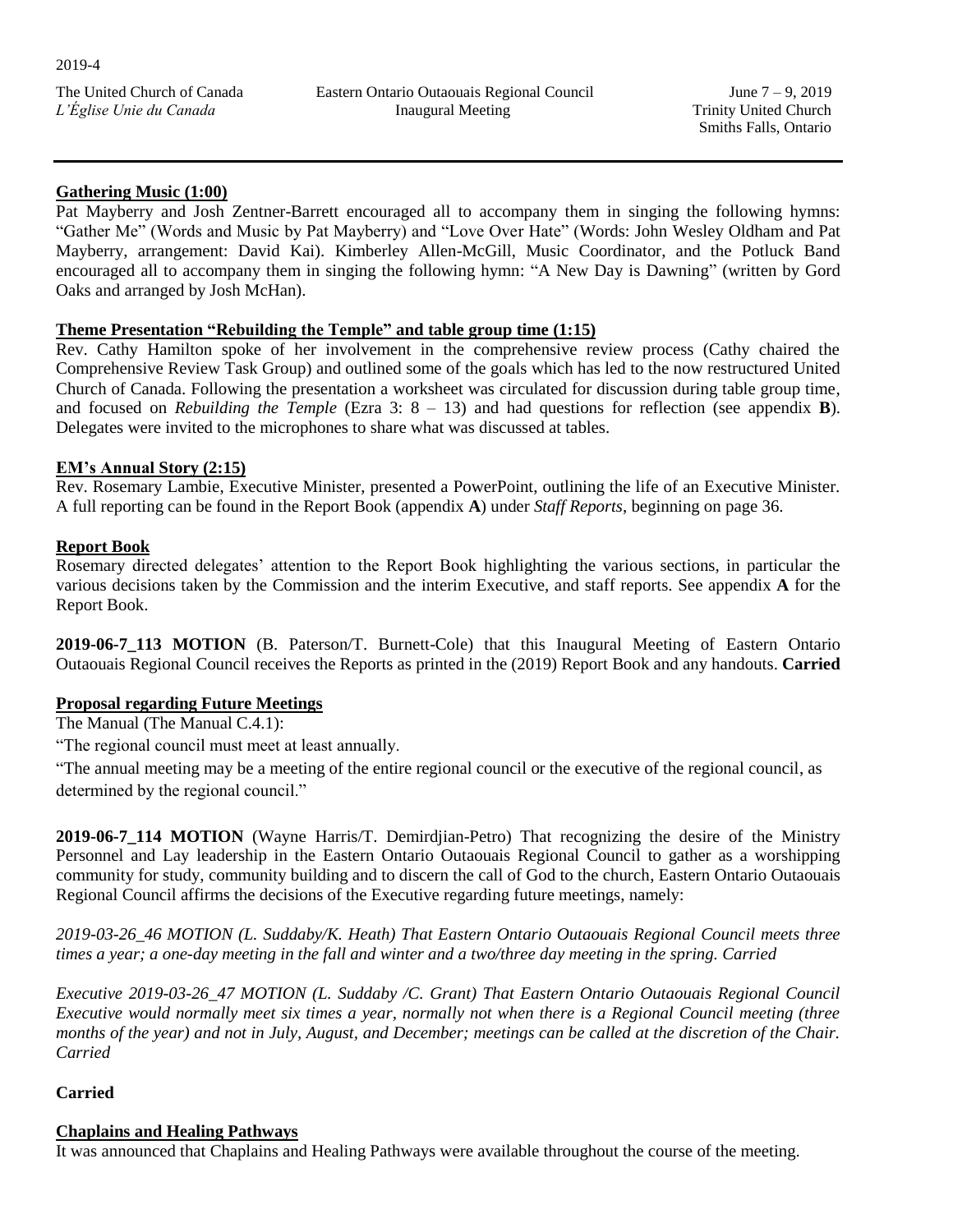## **Notice of Motion**

MOTION (Andrew Jensen / ) that the Eastern Ontario Outaouais Regional Council hears and believes the voices of the people who courageously testified before the Commission on Missing and Murdered Indigenous Women and Girls;

and that we add our voice to call for our constituent ministries, all levels of government, and all Canadians, to end the injustices and transform the attitudes that contribute to this ongoing genocide;

And that we forward this affirmation to the National Indigenous Council.

### **All-purpose break (2:45)**

Meeting paused for refreshments.

### **Gathering Music (3:05)**

Musician Rev. Barbara Creelman (piano) and Musician Rev. Laurie McKnight (Flute) performed two instrumentals, and Kimberley Allen-McGill, Music Coordinator, and the Potluck Band encouraged all to accompany them in singing the following hymn: "A New Day is Dawning" (written by Gord Oaks and arranged by Josh McHan).

### **Introduction to Governance Document – Phase 1 "Listening" (3:15)**

Rosemary explained the Three-Phase Process of *Listening* (presentation of the proposal, questions, and answers to clarify issues and implications), *Discussion* (exchange of ideas, thoughts, arguments, and pros and cons; suggestions for refining proposal, affirmations, naming principles/parameters), and *Decision* (final debate and refinement of proposal in plenary; working toward consensus, voting), which was the business process used during the 43<sup>rd</sup> General Council (2018), and emphasized that this was now the *Listening* phase. Members of the Executive were invited on the stage to present each of the items in the Governance Handbook (Governance Structures, Leadership Teams and Policies) and delegates were invited to ask their questions from the floor. See appendix **C** for the Governance Handbook.

#### **Nominations Report (4:25)**

Bronwen Harman, Chair of Nomination leadership team, presented the following nominations report:

The model for Eastern Ontario Outaouais Regional Council Executive is as follows:

Open Model - based on person's ability to see and bring to fruition a vision of our new regional council in operation.

1. President, Past President, President Elect

- 2. Indigenous Representative
- 3. La Table

3. 8 members at large who will be chosen to reflect the diversity of founding presbyteries, order of ministry, laity, female, male, LBTQ2, younger and older, UCW.

[Note: Nominations has also been asked to ensure there is continuity on the

Executive so there should be at least 3 members of the current executive.]

Bronwen explained that expressions of interest forms had gone out, and that all who had returned a form were included on the Executive.

## **Nominations List**

EOORC Executive Past President – Don Stiles (OM) (1year) President – Bronwen Harman (L) (2years)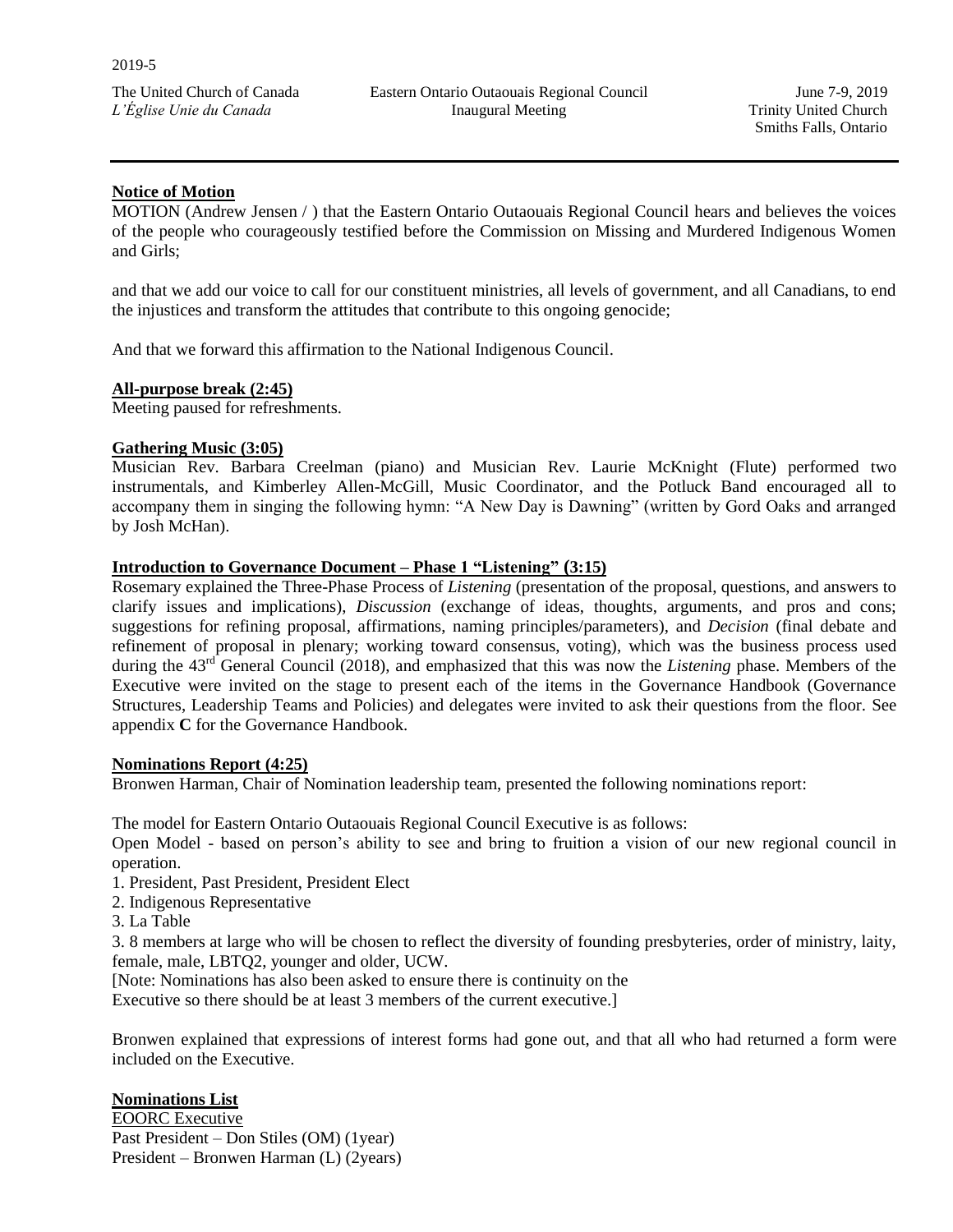| The United Church of Canada |  |
|-----------------------------|--|
| L'Église Unie du Canada     |  |

President-Elect – Takouhi Demirdjian-Petro (OM) (3 years)

Indigenous Community – Teresa Burnett-Cole (OM) (1 year)

La Table – Nicole Beaudry (L) (1 year)

8 other members at large – Jim Allen (L) (3years), Elaine Beattie (OM) (1 year), Jodi Fisher (L) (3years), Linda Suddaby (L) (1year) , Mary Royal (OM) (3years), Cathy Ryan (L) (3 years), Linda Stronski (L) (3years), Stephane Vermette (OM) (3 years)

*Corresponding Members:* Rosemary Lambie (Regional Executive Minister), Joel Miller (Assistant to REM and Secretary of Region), Anita Jansman (Communications and Administrative Assistant), Dana Ducette (Youth), Jane Dawson (Clusters and Networks), Whit Strong (Pastoral Relations), Karen Valley (Office of Vocation), Brian Cornelius (Treasurer)

Leadership Teams

- 1. Church Extension: Directors: Bert Cosman, Graham Campbell, David Debenham, Alan Gale, Daniel King, Charles Knight, Mike Nyenhuis, Don Reynolds; Members: Catherine Grant, Judy Harms-Potter, Linda Suddaby, Ted Brett; EOORC Appointments: Brian Cornelius, Carla Van Delen
- 2. Communications: JoAnne Fletcher, Gary McKay, Christopher Morgan, David Patterson (Resource: Anita Jansman
- 3. Finance: Brian Cornelius (Treasurer), Bruce Jackson, Margaret Scott, Joe Smarkala, Evered Zytfeld (Resource: Rosemary Lambie
- 4. Licensed Lay worship Leaders (LLWL): Georgina Fitzgerald, Eric Lukacs, Sharon MacDonald, Margaret Martin, Cathy Ryan, Norma Wrightly, Terrie Chedore (DM) (Resource: Whit Strong)
- 5. Nominations: Sue Hutton (Chair), Kimberly Heath, Susan DeHaan, Carla Van Delan and JoAnne Fletcher (Resource: Rosemary Lambie, Joel Miller)
- 6. Pastoral Relations: Ina Bromley, Ed Gratton, Wayne Harris, Charlotte Hoy, Sharon MacDonald, Erin McIntyre, Janet Nield, Linda Suddaby, Karen McLean (recording secretary) (Resource: Whit Strong)
- 7. Property and Finance: Ted Brett, Judy Harms-Potter, (Resource: Rosemary Lambie)
- 8. Scrivens-Baillie: Michael Harris (Chair) Ryan Babcock, Ken Browness, Malcolm Collins, Brian Cornelius, James Murray, Larry Richardson, Ev Zytveld
- 9. Vision & Transformation: Elaine Beattie (Chair), Jim Allen, Charles Barrett, Lynn Boothroyd, Cindy Cassey, JoAnne Fletcher, Bronwen Harman, Phyllis MacRae, Janice Peron, Deb Poirier, Eleanor Smith, Bob Williams
- 10. YAYA: David Sherwin (Chair), Bill Checkley, Steve Clifton, Heather McLurg-Murphy, Kevin Moratz, Cathy Ryan, Hazel Ward-Moreau, Janet Nield, Margaret Eddy, and Tiina Cote (Resource: Dana Ducette)
- 11. Social Justice Network of Ontario Regional Councils: Charles Barrett (Chair)

## **Grace before Supper (4:50)**

Rev. Carla Van Delen led the Grace before supper.

## **Supper (5:00)**

A catered supper was served.

## **Gathering Music (6:30)**

Kimberley Allen-McGill, Music Coordinator, and the Potluck Band encouraged all to accompany them in singing the following hymns: "Come All You People" (MV 2), "My Soul Cries Out/Canticle of the Turning" (MV 120), "Behold, Behold I Make All Things New" (MV 115), "Who Is My Mother?" (MV 178), "Draw the Circle Wide" (MV 145), "A New Day Dawning" (written by Gord Oaks and arranged by Josh McHan).

## **United Church Woman (6:45)**

Kim Baird and Linda Stronski, Co-Presidents of the Eastern Ontario Outaouais UCW Executive gave a PowerPoint presentation to report on the structure of the EOORC UCW and its ongoing work. For more information contact Kim Baird: [bairdjk@cogeco.ca](mailto:bairdjk@cogeco.ca) or Linda Stronski: [rstronski@cogeco.ca.](mailto:rstronski@cogeco.ca)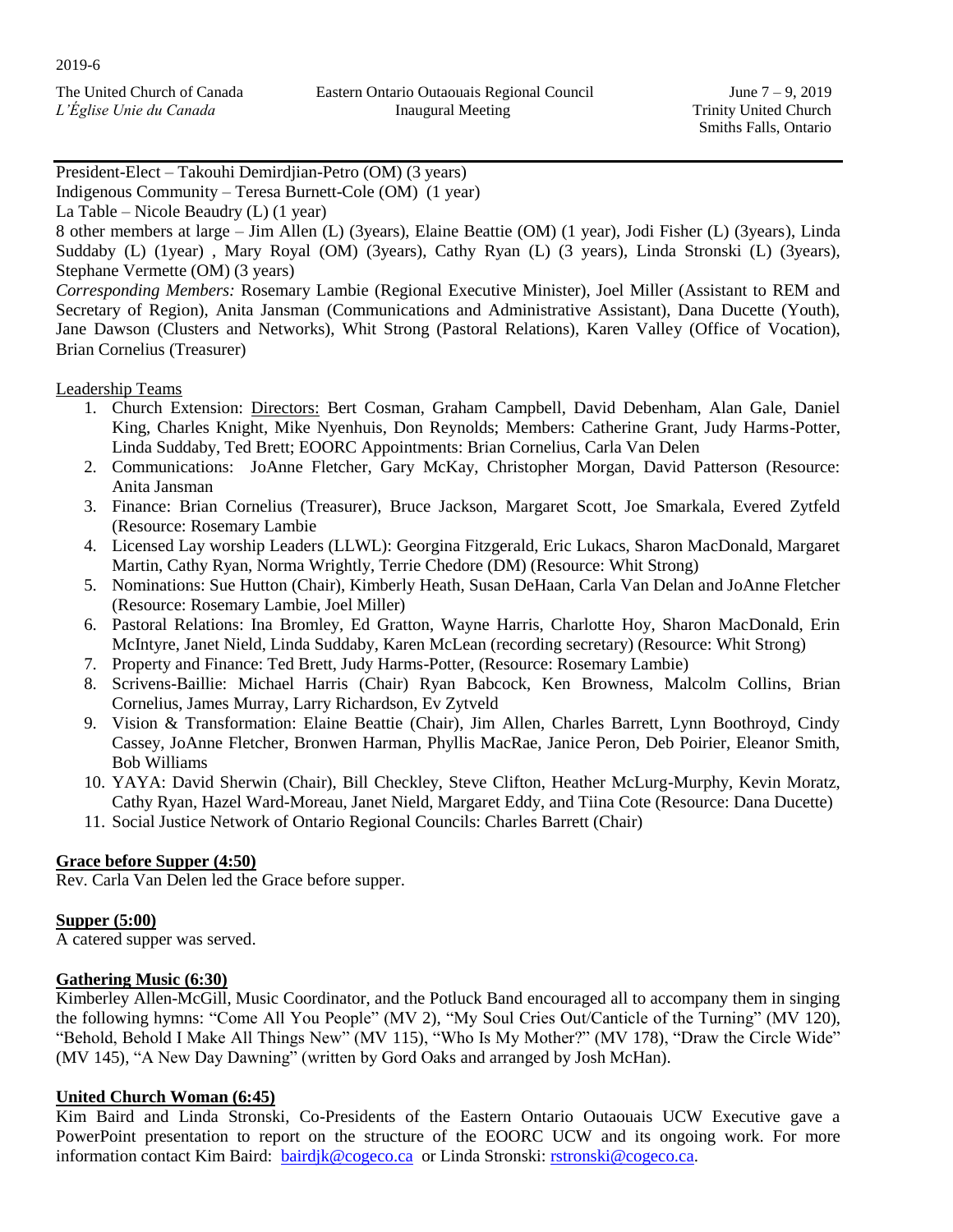June 7-9, 2019 Trinity United Church Smiths Falls, Ontario

## **Multifaith Housing Initiative**

Sue Smarkala, United Church of Canada Representative on the Board of Multifaith Housing Initiative reported that the Multi Faith Housing Initiative is not-for-profit charitable organization in Ottawa, established in 2002. Its slogan is "Communities Building Communities." MHI brings together a coalition of faith groups, local businesses, civil society, the City of Ottawa, and federal/provincial governments to establish innovative, collaborative solutions to create affordable housing. The newest project is the Veteran's House Project. This presentation was followed by a video describing, in fuller detail, the Veteran's House Project. More information can be gathered by visiting<http://www.multifaithhousing.ca/>

## **Healing Pathways**

Sharon Moon explained that Healing Pathways is a recognized Network within the Regional Council. The Healing Pathway practitioner serves as a vessel or conduit of God's grace and healing energy. Practitioners are not the source of the healing energy; they are merely the instrument. The aim of healing is to restore balance and harmony within the energy system and thus enable the self-healing of the individual. The next training course, "Phase 1- Healing Pathway, an Introduction" is scheduled for November 8 & 9 at Glen Cairn United Church, Kanata. This presentation was followed by a video describing, in fuller detail, Healing Pathways. More information can be gathered by visiting <http://healingpathway.ca/> or emailing inquiries to [HealingPathwayEast@gmail.com.](mailto:HealingPathwayEast@gmail.com)

### **Covenant Agreement (7:15)**

Eric Hebert-Daly, Responsible des Ministères en français, presented a PowerPoint, outlining the history of Ministries in French, its three objectives: 1. Support existing ministries in French through resources, administration and sharing; 2. To make sure we can find ways to build new Communities of Faith; 3. To make sure the United Church of Canada lives out it's bilingualism. Eric also presented and submitted the *Covenant between the General Secretary, La Table des ministères en français and the Eastern Ontario Outaouais Regional Council – Conseil régional de l'Outaouais et de l'Est de l'Ontario* (see appendix **D**).

#### **Notice of Motion**

MOTION (/) that this Inaugural Meeting of Eastern Ontario Outaouais Regional Council adopts the Covenant Relationship between La Table, the General Secretary and the Eastern Ontario Outaouais Regional Council.

#### **Closing Worship (7:45)**

Rev. Kevin Moratz providing the closing reflection, which was followed by the singing of hymn "Sent Forth by God's Blessing" (VU 481).

## **Saturday, June 8, 2019**

### **Gathering Music (8:45)**

Kimberley Allen-McGill, Music Coordinator, and the Potluck Band welcomed delegates to the session and encouraged all to accompany them in singing the following hymn: "A New Day is Dawning" (written by Gord Oaks and arranged by Josh McHan).

#### **Worship (9:00)**

Rev. Blair Paterson led the opening worship, welcoming all in attendance and encouraging each to take a moment and greet one-another in Christ. The Call to Worship was based on hymn "And On This Path" (MV8), which was sung in between the following scripture passages being read: 2 Samuel 22:31-34; Psalm 119: 105 and Psalms 143:10-11; Matthew 13:3-9; Psalm 124:8. This was followed by the Opening Prayer and The Lord's Prayer, and then the singing of hymn "Will Your Anchor Hold" (VU 675). Afterwards, there was a Responsive Psalm 104:24- 35 (VU 826 – refrain 1). Terrie Chedore, candidate for Diaconal Ministry, was introduced and then presented a reflection which was followed by the singing of hymn "Spirit, Spirit of Gentleness" (VU 375). Scripture passage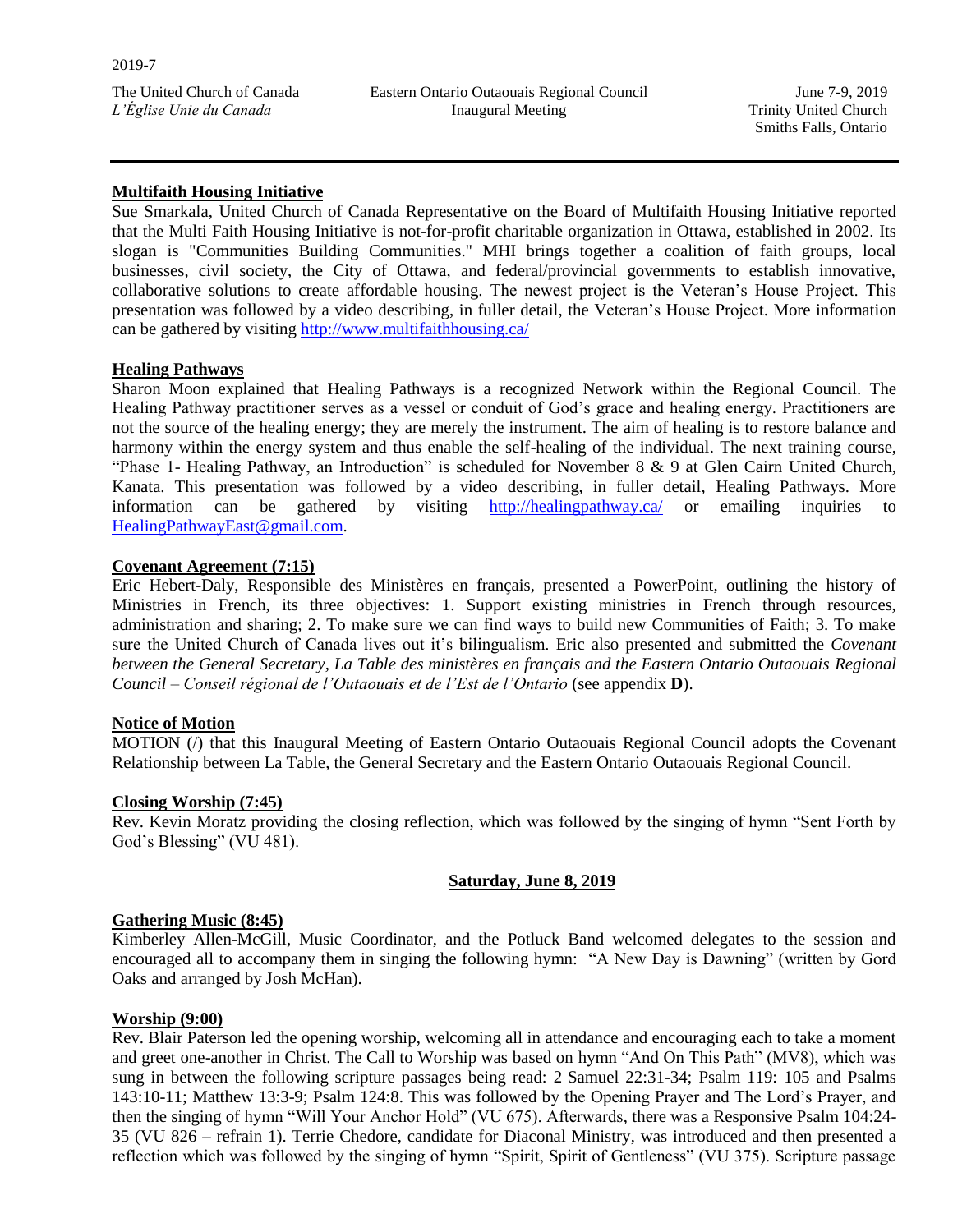June 7 – 9, 2019 Trinity United Church Smiths Falls, Ontario

1 Corinthians 15:58 was read, and then Rev. John Nordhoof, candidate for Admission was introduced and presented a reflection. This was followed by the singing of hymn "Let Us Build a House" (MV1) and a closing Benediction.

### **Governance Document Presentation - Phase 2 "Discussing" in table groups (9:30)**

Rosemary reintroduced the three-phase business process used during the  $43<sup>rd</sup>$  General Council (2018), and explained that now the meeting had entered into phase 2 - *Discussion* (exchange of ideas, thoughts, arguments, and pros and cons; suggestions for refining proposal, affirmations, naming principles/parameters). Response sheets were circulated to all of the tables groups and each group was asked to record their discussions, and indicate if they were in agreement, disagreement or undecided for each of the items in the Governance Handbook (Governance Structures, Leadership Teams and Policies). At the end of the discussion phase, response sheets were collected and a designated writing team collated the responses, to then present the results later in the evening. The comments from the table group discussions are appendix **E**.

### **All-purpose break (11:00)**

Meeting paused for refreshments.

### **2019 Budget Conversation (11:20)**

Rev. Brian Cornelius presented the Finance Report (pages 44-60 in the Report Book; appendix **A**) and responded to question from the floor.

**2019-06-7\_115 MOTION** (Margaret Martin/T. Burnett-Cole) that the Eastern Ontario Outaouais Regional Council accept the financial report as presented. **Carried**

## **Announcements and Grace (11:50)**

Rev. Blair Paterson led the Grace before Lunch.

## **LUNCH (12:00)**

A catered lunch was served.

## **Gathering Music (1:00)**

Rev. Peter Woods, Mackay United Church in Ottawa, and Dr. James McGowan, Trinity United Church in Ottawa, performed two jazz instrumentals, and Kimberley Allen-McGill, Music Coordinator, and the Potluck Band encouraged all to accompany them in singing the following hymn: "A New Day is Dawning" (written by Gord Oaks and arranged by Josh McHan).

## **Theme Presentation – "Come Out, Unbind, Let Go, And Live!"**

Rev. Takouhi Demirdjian-Petra led the Gathering Call (Responsive) which was Adapted From Worship Service of May 21, 2014 – Festival of Homiletics. This was followed by the singing of hymn "Great is Thy Faithfulness" (VU 288), a Call to Confession, Declaration of Forgiveness, and the singing of hymn "Called by Earth and Sky" MV 135. The Scripture reading was Ezekiel 37:1-14, which was followed by the singing of hymn "Listen, God is Calling (MV 97). The second Scripture reading was John 11:1-44 (MSG), which was followed by a sermon prepared by Takouhi Demirdjian-Petra entitled "Come Out, Unbind, Let Go, And Live!" and then the singing of hymn "And When You Call for Me" (MV 96). This was followed by Prayers of Hope and Healing, The Lord's Prayer, and the Prayer of the Day (adapted from Jan Richardson, "Beloved Is Where We Begin"). There was a time of Anointing, then the singing of hymn "Take, O Take Me As I Am" (MV 85), a responsive Charge based on Ezekiel 37:5 and John 11:43, and the singing of the closing hymn "Mungu ni mwema/ Know that God is Good" (MV 104).

## **Office of Vocation (2:30)**

Karen Valley, Office of Vocation Minister, gave a PowerPoint presentation explaining her role as Office of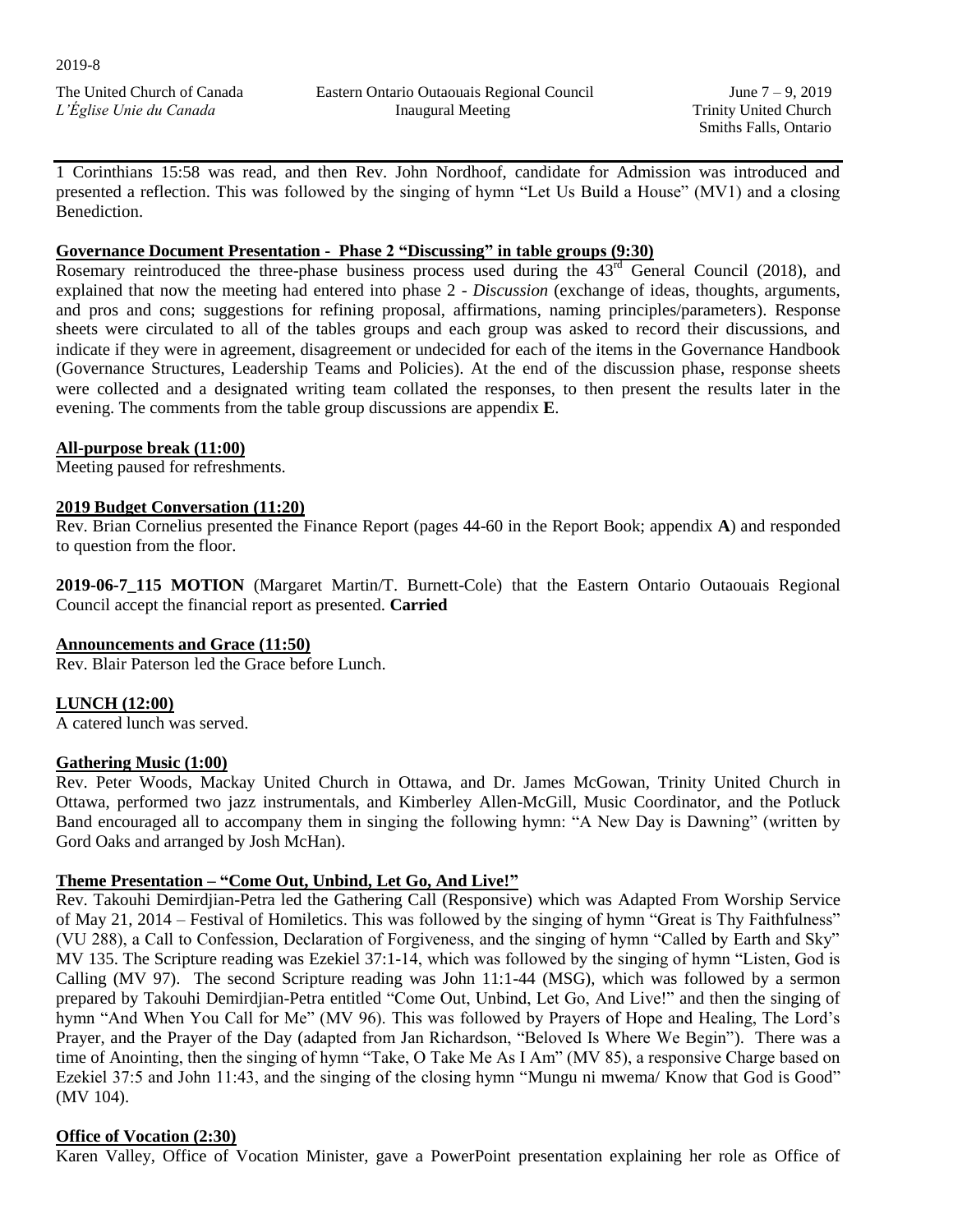Eastern Ontario Outaouais Regional Council Inaugural Meeting

June 7-9, 2019 Trinity United Church Smiths Falls, Ontario

Vocation Minister with the Regional Council, and highlighted the role of the Office of Vocation across the United Church of Canada. Her presentation included key themes: Referencing the Manuel, Section E, and outlining responsibilities (i.e. oversight and discipline of Ministry Personnel, supporting Regional Councils, maintaining lists of Conflict Resolution Facilitators, Interim Ministers and Ministry of Supervision, Board of Vocations, Candidacy Boards).

### **Mission and Service/Stewardship/Philanthropy**

Rev. Trisha Elliott, Stewardship and Gift Officer, gave a PowerPoint presentation (and prop presentation) explaining her role as Stewardship and Gift Officer with the Regional Council, and highlighted the role of the Mission and Service, Stewardship and Philanthropy throughout the United Church of Canada. For more information visit: [https://www.united-church.ca/sites/default/files/resources/mission\\_service-at-a-glance.pdf,](https://www.united-church.ca/sites/default/files/resources/mission_service-at-a-glance.pdf) and http://www.stewardshiptoolkit.ca/.

### **United Music video**

A video was presented of Jason Locke introducing Music United. For more information visit: [http://musicunited.ca/.](http://musicunited.ca/)

#### **All-purpose Break (3:00)**

Meeting paused for refreshments.

### **Ottawa Hospital Chaplaincy Ministry (OHCM) (3:20)**

Sandra Copeland spoke about Ottawa Hospital Chaplaincy Ministry (OHCM) highlighting that its primary duty is to ensure that spiritual care is provided to United Church patients in Ottawa hospitals, and that the faith perspective of the United Church is well represented on hospital spiritual care advisory committees. All were invited to contact Sandra for more information.

#### **Covenant Agreement**

**2019-06-7\_116 MOTION** (S. Vermette/ C. Casey) that this Inaugural Meeting of Eastern Ontario Outaouais Regional Council adopts the Covenant Relationship between La Table, the General Secretary and the Eastern Ontario Outaouais Regional Council. **Carried** 

For *Covenant*, see appendix **D**.

#### **Orientation to the New Church Structure (4:00)**

Rev. Rosemary gave a PowerPoint presentation depicting the new boundaries of the Regional Councils within the United Church of Canada.

#### **Moderator's Message**

A video was presented of the Right Rev. Dr. Richard Bott, Moderator of The United Church of Canada, sending greeting to the Eastern Ontario Outaouais Regional Council.

#### **General Council Executive Report and Question Period**

Rev. Teresa Burnett-Cole, Rev. Arlyce Schiebout, Kate Rodd gave a PowerPoint presentation; highlights included: The membership of the General Council Executive, Guiding Principles and Vision, Indigenous Ministries and Justice, Faith Formation and Growing Edges, Outside Canada, Ministry & Employment, Mission & Service, Essential Agreement, and Assessment & Finance.

#### **Missing and Murdered Indigenous Women and Girls**

**2019-06-7\_117 MOTION** (Andrew Jensen/Jenni Leslie) That the EOORC hears and believes the voices of the people who courageously testified before the Commission on Missing and Murdered Indigenous Women and Girls;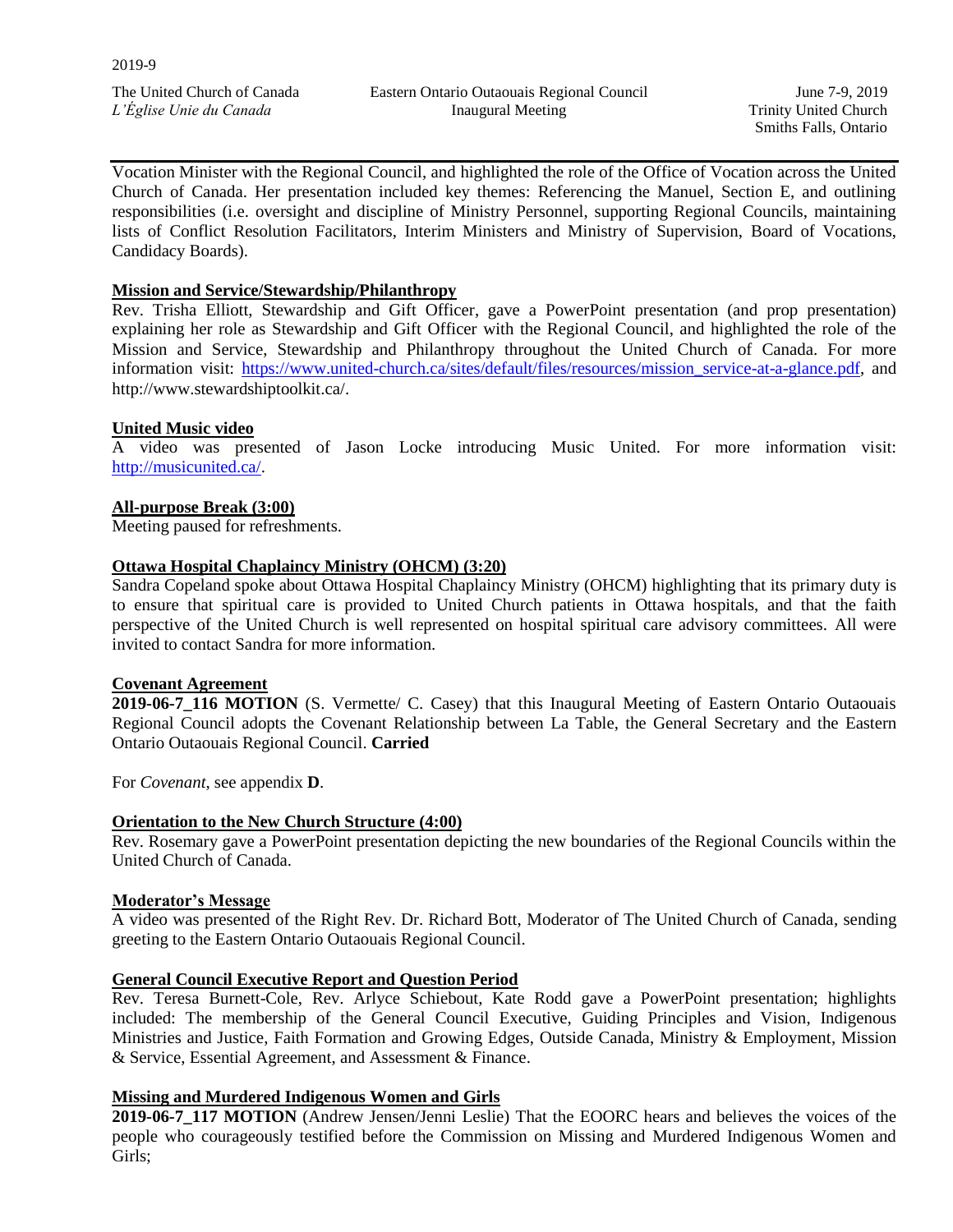and that we add our voice to call for our constituent ministries, all levels of government, and all Canadians, to end the injustices and transform the attitudes that contribute to this ongoing genocide;

And that we forward this affirmation to the National Indigenous Council. **Carried** 

*Motion to be forwarded to the National Indigenous Council of the United Church of Canada.*

## **Military Chaplains**

Rev. Earl Klotz and Rev. Andrea Harrison brought greetings from the Military Chaplains that serve the Canadian Armed Forces and invited all to address any questions they had about military chaplaincy to them.

### **Call for Pastoral Charge Supervisors**

Rev. Whit Strong, Pastoral Relations Ministers announced that there is a need for Pastoral Charge Supervisors.

### **Announcements and Grace**

YAYA led the Grace before supper through and interpretive skit.

### **SUPPER (5:00)**

A catered lunch was served.

## **Gathering Music (6:15)**

Kimberley Allen-McGill, Music Coordinator, and the Potluck Band encouraged all to accompany them in singing the following hymn: "A New Day is Dawning" (written by Gord Oaks and arranged by Josh McHan).

#### **Governance Document - Phase 3 "Decisions" (6:30)**

Rosemary reintroduced the three-phase business process used during the 43<sup>rd</sup> General Council (2018), and explained that now the meeting had entered into phase 3 - *Decision* (final debate and refinement of proposal in plenary; working toward consensus, voting). The Facilitation Team, who had collected all of the response sheets that were generated during Phase 2, presented the comments of the table group discussion (appendix **E**); and the following decisions were rendered:

#### **Living Mission Statement**

**2019-06-7\_118 MOTION** (J. Fletcher/L. Suddaby) that this Inaugural Meeting of Eastern Ontario Outaouais Regional Council provisionally adopt the Living Mission Statement as written in the Governance Handbook, with the understanding that it will be presented at the General Meeting in the fall, taking into account comments made during this meeting. **Carried** 

## **Executive**

**2019-06-7\_119 MOTION** (J. Fletcher/B. Paterson) that this Inaugural Meeting of Eastern Ontario Outaouais Regional Council provisionally adopt the Executive's structure as written in the Governance Handbook, with the understanding that it will be presented at the General Meeting in the fall, taking into account comments made during this meeting. **Carried** 

**2019-06-7\_120 MOTION** (Kim Baird/ Nancy Hazen) That there be a designated seat for the UCW on the Executive of Eastern Ontario Outaouais Regional Council. **Defeated**

**2019-06-7\_121 MOTION** (J. Fletcher/Carla Van Delen) that this Inaugural Meeting of Eastern Ontario Outaouais Regional Council approves the slate of officers for the Executive as presented in the Nominations Report. **Carried**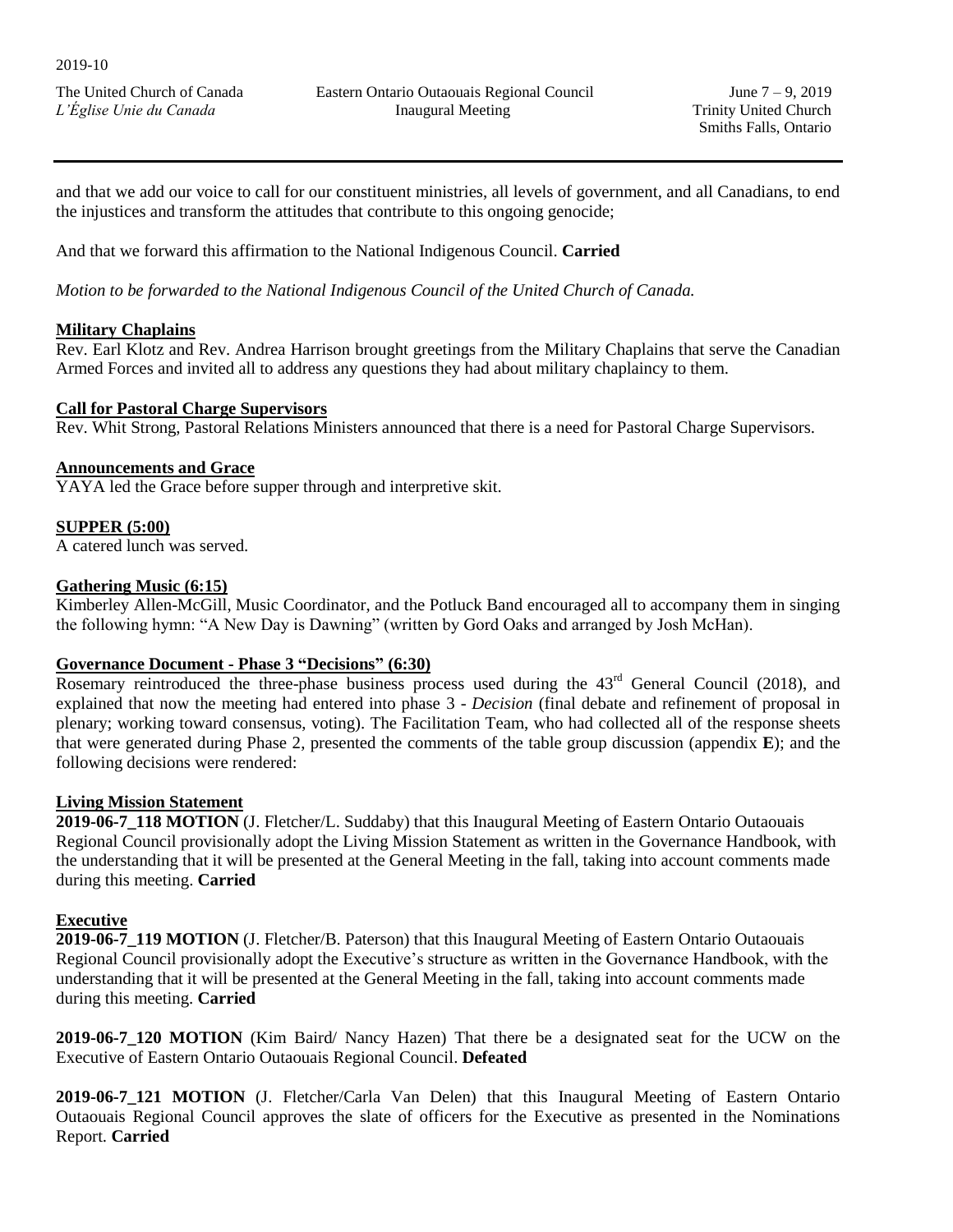June 7-9, 2019 Trinity United Church Smiths Falls, Ontario

# **Leadership Teams**

**2019-06-7\_122 MOTION** (J. Fletcher/J. Noordhof) that this Inaugural Meeting of Eastern Ontario Outaouais Regional Council provisionally adopt all of the Leadership Teams as written in the Governance Handbook, with the understanding that the completed Terms of Reference will be presented at the General Meeting in the fall. **Carried** 

## **Travel Policy**

**2019-06-7\_123 MOTION** (J. Fletcher/E. Beattie) that this Inaugural Meeting of Eastern Ontario Outaouais Regional Council provisionally adopt the Travel Policy as written in the Governance Handbook, with the understanding that it will be presented at the General Meeting in the fall, taking into account comments made during this meeting. **Carried** 

## **Pastoral Relations Travel Policy**

**2019-06-7\_124 MOTION** (J. Fletcher/E. Beattie) that this Inaugural Meeting of Eastern Ontario Outaouais Regional Council provisionally adopt the Pastoral Relations Policy as written in the Governance Handbook, with the understanding that it will be presented at the General Meeting in the fall, taking into account comments made during this meeting. **Carried** (55-Y/ 54-N/5 abstentions)

### **Voluntary Associate Minister and Marriage Policy**

**2019-06-7\_125 MOTION** (J. Fletcher/J. Hetherington) that this Inaugural Meeting of Eastern Ontario Outaouais Regional Council provisionally adopt the Voluntary Associate Minister and Marriage Policy as written in the Governance Handbook, with the understanding the it will be presented at the General Meeting in the fall, taking into account comments made during this meeting. **Carried** 

## **Policy re Financial Appeals at AGM**

**2019-06-7\_126 MOTION** (J. Fletcher/C. Penhale) that this Inaugural Meeting of Eastern Ontario Outaouais Regional Council provisionally adopt the Policy re Financial Appeals at AGM as written in the Governance Handbook, with the understanding the it will be presented at the General Meeting in the fall, taking into account comments made during this meeting. **Carried** 

#### **Policy re Community of Faith Supervisor**

**2019-06-7\_127 MOTION** (J. Fletcher/S. MacDonald) that this Inaugural Meeting of Eastern Ontario Outaouais Regional Council provisionally adopt the Policy re Community of Faith Supervisor as written in the Governance Handbook, with the understanding that it will be presented at the General Meeting in the fall, taking into account comments made during this meeting. **Carried** 

## **Ministry Personnel Involvement in a Former Community of Faith Policy**

**2019-06-7\_128 MOTION** (J. Fletcher/S. MacDonald) that this Inaugural Meeting of Eastern Ontario Outaouais Regional Council provisionally adopt the Ministry Personnel Involvement in a Former Community of Faith Policy as written in the Governance Handbook, with the understanding that it will be presented at the General Meeting in the fall, taking into account comments made during this meeting. (no action taken see motion below)

**2019-06-7\_129 MOTION** (C. Knight/ D. Paterson) that this Inaugural Meeting of Eastern Ontario Outaouais Regional Council defer the decision to adopt the Ministry Personnel Involvement in a Former Community of Faith Policy as written in the Governance Handbook, until the General Meeting in the Fall. **Carried**

## **Policy Regarding Proceeds from the Sale of Property**

**2019-06-7\_130 MOTION** (J. Fletcher/C. Penhale) that this Inaugural Meeting of Eastern Ontario Outaouais Regional Council provisionally adopt the Policy Regarding Proceeds from the Sale of Property as written in the Governance Handbook, with the understanding that it will be presented at the General Meeting in the fall, taking into account comments made during this meeting. **Carried**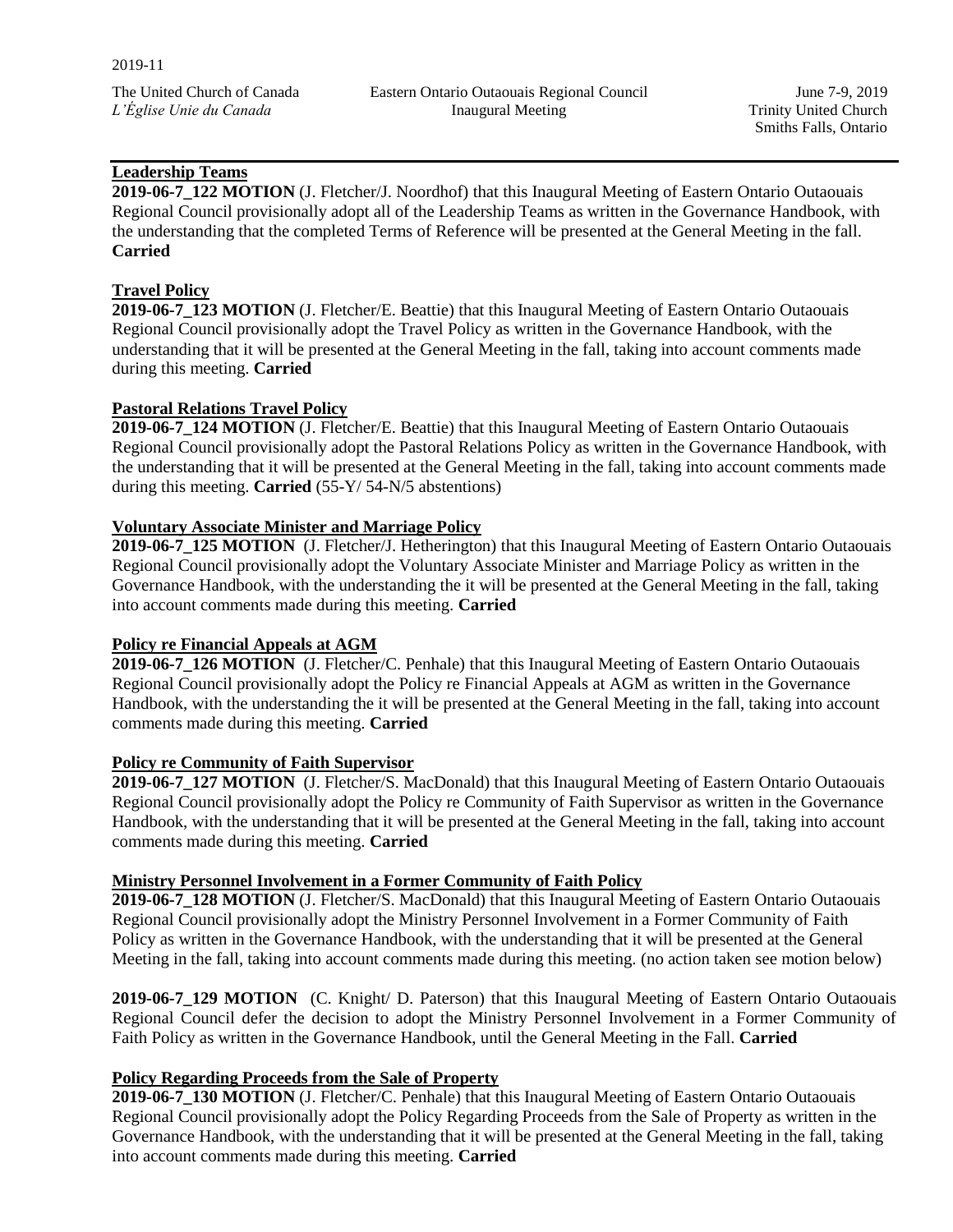# **Licensed Lay Worship Leader Policy & Guidelines**

**2019-06-7\_131 MOTION** (B. Paterson/Susan) that this Inaugural Meeting of Eastern Ontario Outaouais Regional Council provisionally adopt the Licensed Lay Worship Leader Policy & Guidelines as written in the Governance Handbook, with the understanding that it will be presented at the General Meeting in the fall, taking into account comments made during this meeting. **Carried** 

## **Enabling Motions to be effective rise of Celebration of Ministry (7:45)**

**2019-06-7\_132 MOTION** (B. Harman/D. Stiles) that following the rise of the Inaugural Meeting of the Eastern Ontario Outaouais Regional Council, all powers of the Regional Council be granted to the Executive until the next General Meeting. **Carried**

**2019-06-7\_133 MOTION** (B. Harman/D. Stiles) that the meeting be adjourned following the Celebration of Ministry on June 9th 2019, at approximately 12:00 p.m., and that the Chair declares this 1<sup>st</sup> Inaugural Meeting of the Eastern Ontario Outaouais Regional Council duly concluded following the Celebration of Ministry. **Carried** 

## **Evening Vespers (7:50)**

Rev. Natalie Istead led worship which began with the singing of two verses of hymn "Chacun a sa place" (MV 62), and then the reading of Psalm 91:1-6 (NIV), followed by the closing two verses of hymn "Chacun a sa place" (MV 62). Worship ended with a closing blessing.

### **Celebration of Ministry rehearsal /Choir Practice (8:00)**

The Celebration of Ministry rehearsal and choir Practice took place at Trinity United Church.

## **SUNDAY, JUNE 9, 2019**

## **Spirit of the Drum Pow Wow Sunrise Ceremony (5:00)**

Held on Turtle Island, off Abbott Street, Smiths Falls, Ontario. All were welcome to attend.

## **Celebration of Ministry (10:00)**

The Celebration of Ministry Service was held in the Sanctuary at Trinity United Church, situated in Smiths Falls, Ontario, at 10 a.m. The officiants and candidates entered the sanctuary in a processional led by Rev. Blair Paterson playing bagpipes. The service opened with words of welcome by host Minister, Rev. Christopher Ryan; the choir sang the introit "Holy Spirit, Come into Our Lives" (MV6); Rev. Kimberly Heath led the call to worship and lighting the Christ Candle, and Rev. Elaine Beattie led the Prayer of Approach. This was followed by the signing of the hymn "This is the Day" (VU 412). The Scripture reading was John 3:1-16 (MSG) and was read by candidate for Admission Rev. John Nordhoof and candidate for Commissioning Terrie Chedore. The sermon, "Feeling the Winds of God", was preached by Kimberly Heath. This was followed by the singing of hymn "I Feel the Winds of God Today" (VU 625). The offering, designated for the Mission & Service Fund, was collected while the choir, sang the anthem "Step by Step". After the offering was received the offering hymn was sung: "For the Fruits of All Creation" (VU 227). The offering prayer was read by Catherine Rodd, Executive Officer, Communications, Representative of the General Council, of the United Church of Canada. The Celebration and Thanksgiving in Memoriam was led by Rev.Whit Strong, the Pastoral Relations Minister, in prayer for members of the Order of Ministry of Conference who had died throughout the most recent church calendar year – Rev. Stanley Ralph and Rev. Dr. Garth Mundle. (Appendix **A**, Report Book pg. 20-22). The memoriam was followed by the singing of hymn "I see a New Heaven" (VU 713). A celebration of the ministries of those retiring was led by Rev. Rosemary Lambie, Executive Minister for members of the Order of Minister who were retiring – Rev. Brian Copeland, Rev. Dawn Clark, Rev. Paul Evans, Rev. Jeff de Jonge, Rev. Elizabeth Tucker, Janet Nield, Diaconal Minister, Rev. Dr. Karen Boivin and Margie Patterson, Designated Lay Minister. (Appendix **A**, Report Book pg. 14-17) The retirees who were in attendance were presented a certificate of appreciation. The Celebration concluded in Prayer, and then in the singing of hymn "My Love Colours Outside the Lines" (VU 138).